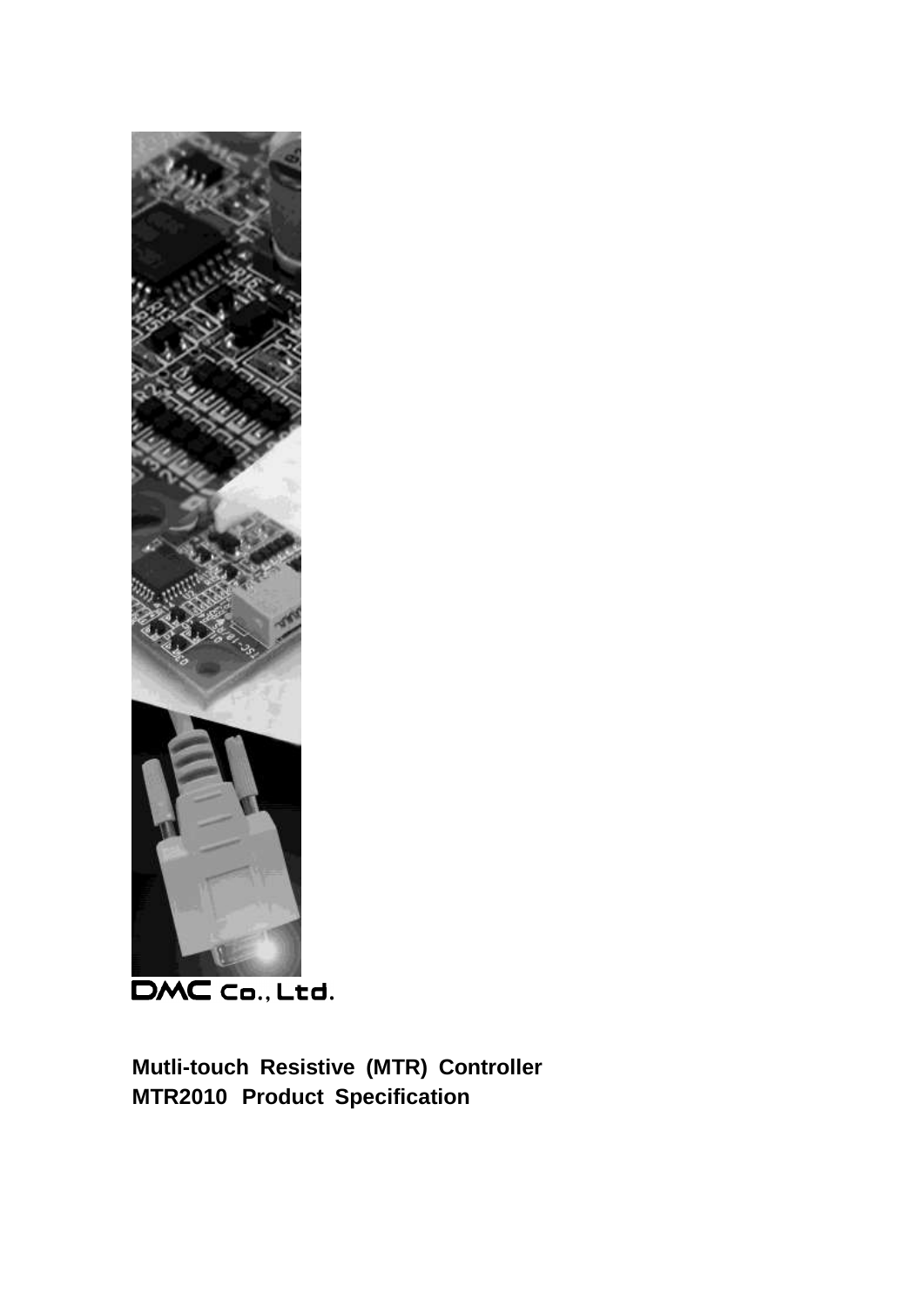# **Table of Contents**

| 1.4. Cases that the controller does not recognize the correct coordinate points3 |  |
|----------------------------------------------------------------------------------|--|
|                                                                                  |  |
|                                                                                  |  |
|                                                                                  |  |
|                                                                                  |  |
|                                                                                  |  |
|                                                                                  |  |
|                                                                                  |  |
|                                                                                  |  |
|                                                                                  |  |
|                                                                                  |  |
|                                                                                  |  |
|                                                                                  |  |
|                                                                                  |  |
|                                                                                  |  |
|                                                                                  |  |
|                                                                                  |  |
|                                                                                  |  |
|                                                                                  |  |
|                                                                                  |  |
|                                                                                  |  |
|                                                                                  |  |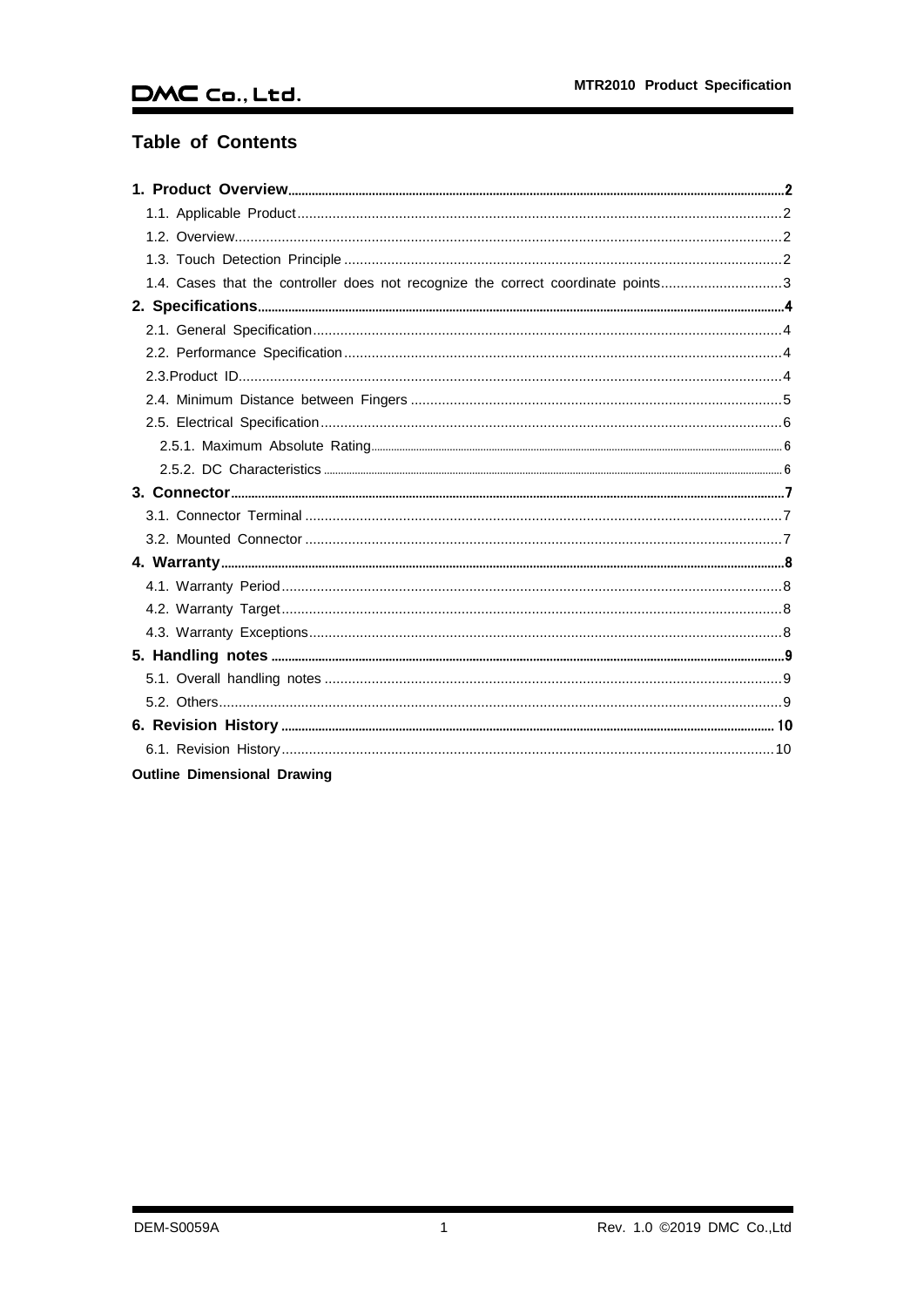## <span id="page-2-0"></span>**1. Product Overview**

#### <span id="page-2-1"></span>**1.1. Applicable Product**

This specification sheet is applied to MTR2010 series, the Multi-touch Resistive controller.

#### <span id="page-2-2"></span>**1.2. Overview**

MTR2010 series is Multi-touch Resistive (MTR) touch screen controller board that recognizes dual inputs and is suitable for pen writing applications.

#### <span id="page-2-3"></span>**1.3. Touch Detection Principle**

MTR Touch Screen is composed of matrix CELLs. Multiple touch inputs are recognized by detecting a touch input in each CELL. The top left of the active area is  $(X=0, Y=0)$ , while the bottom right is  $(X=0x03FF, Y=0x03FF)$ .

Fig1 Touch Detection Range (case of 15x12)

#### **(X=0 , Y=0)**

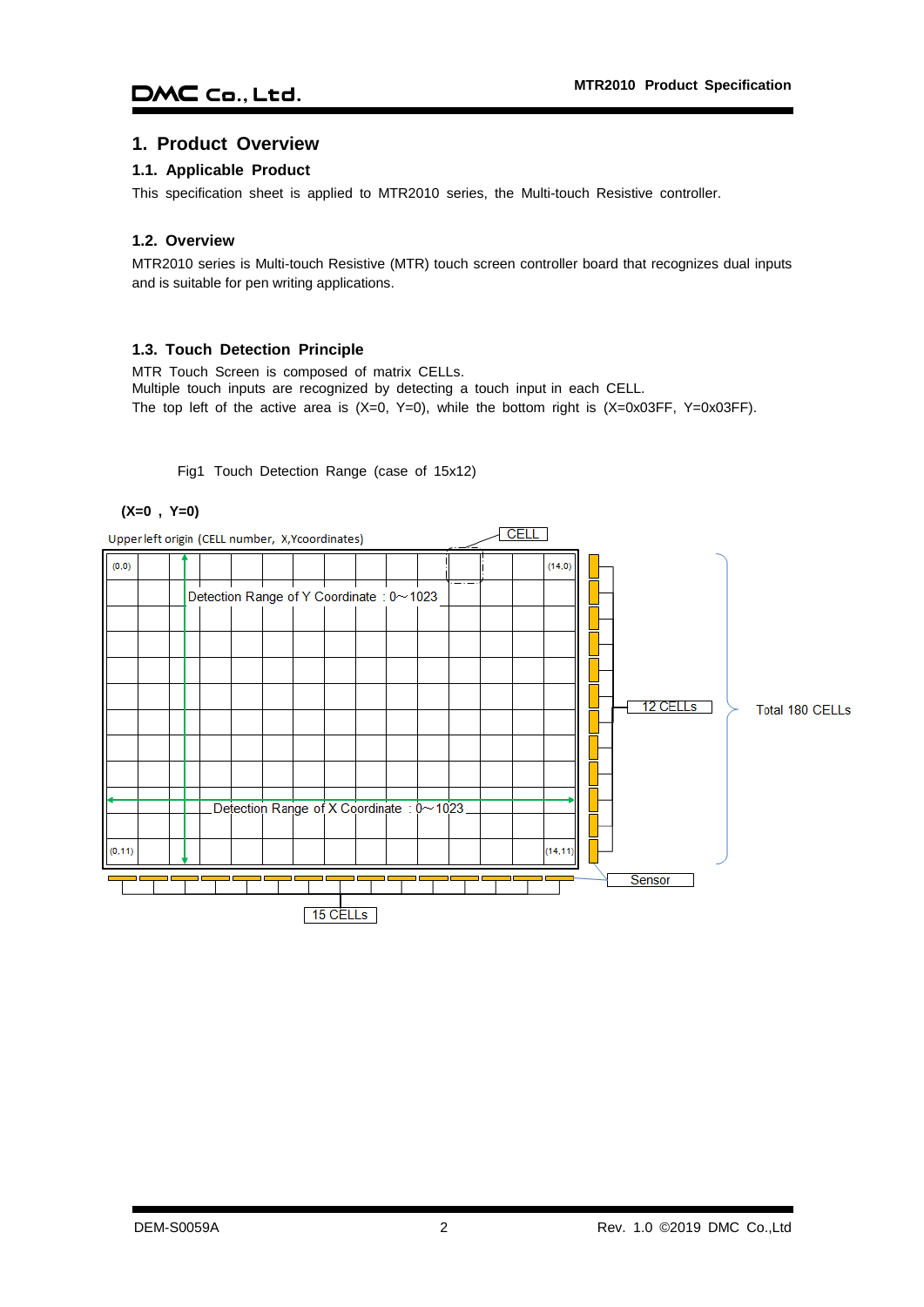# $DMC$  Co., Ltd.

#### <span id="page-3-0"></span>**1.4. Cases that the controller does not recognize the correct coordinate points**

1. Controller does not recognize dual touch inputs in the same CELL. (Fig 2.) (In case of multiple touch inputs in the same CELL, middle point will be outputted.)

Fig 2. 2 points in the same matrix CELL



2.  $2^{nd}$  touched point can be affected if  $1^{st}$  touched point is on boundary of a CELL.

Looking at the touch screen as its FPC tail is on the bottom side, when the 1<sup>st</sup> touched point is on horizontal boundary of a CELL (indicated as yellow circle in Fig3), and the 2<sup>nd</sup> touched point is either on the top or bottom boundary of the right-side adjacent CELLs (red lines "A" in Fig3), or the top or bottom boundary of 3 CELLs away in right direction (red lines "B" in Fig3), then the  $2^{nd}$  touched point can be unstable. (Either unstable output, or coordinate can be away from actual touched point in inner direction).

Fig3  $1<sup>st</sup>$  and  $2<sup>nd</sup>$  touched points on boundaries of CELLS



3.  $2<sup>nd</sup>$  touched point can be affected if  $1<sup>st</sup>$  touched point is on an intersection of CELLs.

If the 1<sup>st</sup> touched point is on an intersection of CELLs, then the  $2^{nd}$  touched point is on an intersection of 1 CELL away in X direction and 3 CELLS away in Y direction from the 1<sup>st</sup> touched point (indicated in Fig4), or intersection of 2 CELLs away in X direction and 1 CELL away in Y direction from the 1<sup>st</sup> touched point (indicated in Fig5), the  $2^{nd}$  touched point can be unstable. (Either unstable output, or coordinate can be away from actual touched point in inner direction).

Fig4.  $2^{nd}$  touched intersection is 1 CELL in X and 2 CELLs in Y away from 1<sup>st</sup> touched intersection.

|  | 2. |  |  |  |
|--|----|--|--|--|
|  |    |  |  |  |
|  |    |  |  |  |
|  |    |  |  |  |
|  |    |  |  |  |

Fig5.  $2<sup>nd</sup>$  touched intersection is 2 CELLs in X and 1 CELL in Y away from 1<sup>st</sup> touched intersection.

|  |  | 2 |  |
|--|--|---|--|
|  |  |   |  |
|  |  |   |  |
|  |  |   |  |
|  |  |   |  |
|  |  |   |  |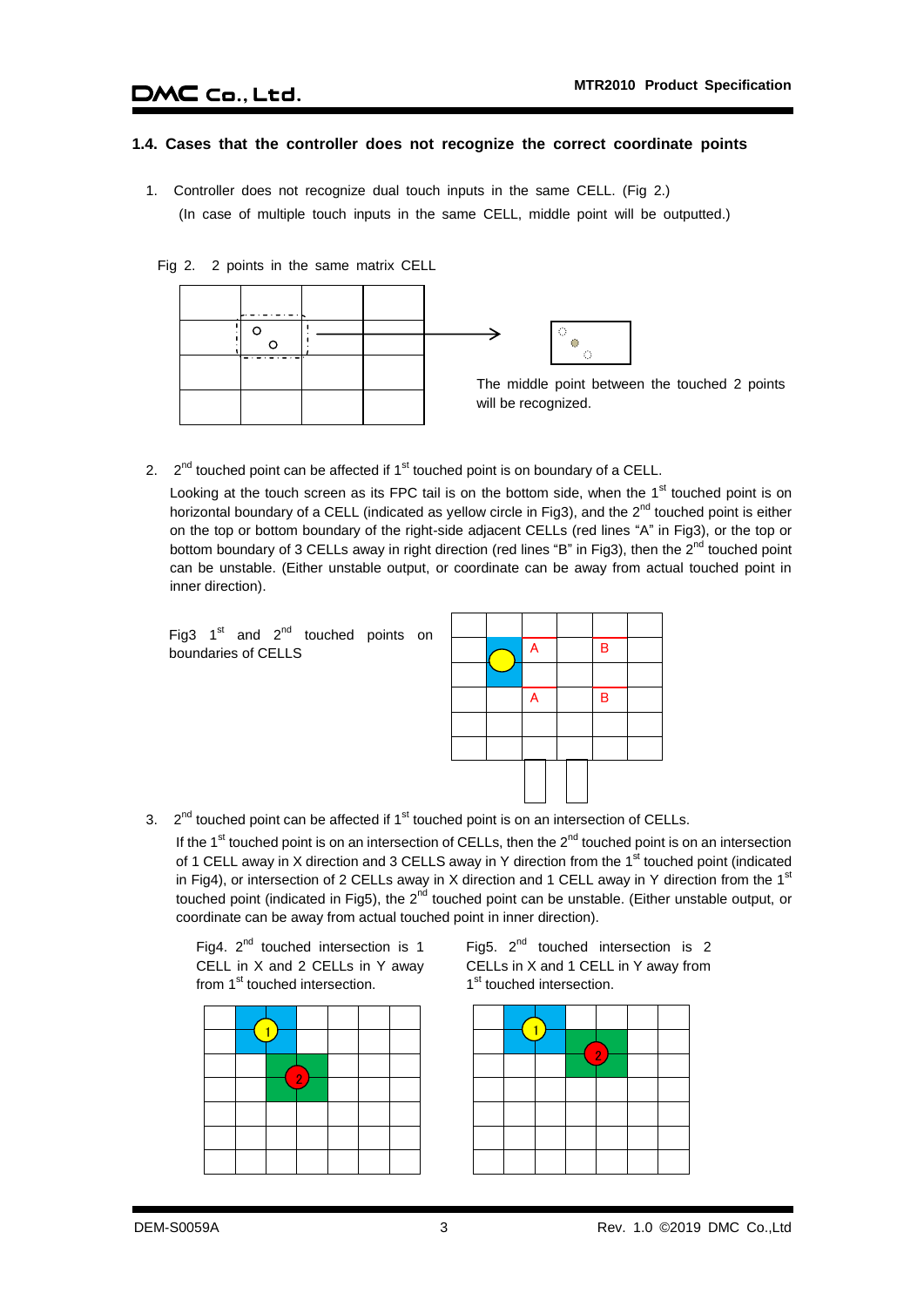# <span id="page-4-0"></span>**2. Specifications**

# <span id="page-4-1"></span>**2.1. General Specification**

| <b>Item</b>                |        | Rating                                               | Remark                          |
|----------------------------|--------|------------------------------------------------------|---------------------------------|
| Operating Temp.            |        | -20°C to +85°C (No condensation)                     |                                 |
| Storage Temp               |        | $-20^{\circ}$ C to $+85^{\circ}$ C (No condensation) |                                 |
| Supply Voltage             |        | DC 4.75V to 5.25V                                    |                                 |
| <b>Consumption Current</b> |        | 45 mA (Typical)                                      | 5.0V at dual touch              |
| Communication              | Method | USB2.0 HID1.1                                        | Operated via HID                |
| (USB)<br>Rate              |        | Full-speed 12 [Mbps]                                 | digitizer/HID mouse<br>Protocol |
| <b>Linearity Error</b>     |        | ±2LSB or lower                                       |                                 |
| <b>External Dimensions</b> |        | $50\times35$ (mm)                                    |                                 |
| Max Height of Component    |        | $2.95$ (mm)                                          |                                 |

## <span id="page-4-2"></span>**2.2. Performance Specification**

| Item                   | Rating                                                                    | Remark                                                                      |
|------------------------|---------------------------------------------------------------------------|-----------------------------------------------------------------------------|
| Max Multi-touch Points | 2 points                                                                  |                                                                             |
| Coordinate Resolution  | 10bit (1024×1024)                                                         |                                                                             |
| * Input Response Time  | 8x7 matrix CELLs<br>1 point detection: 10ms<br>2 points detection: 11.8ms | Typical<br>(When used with MTR-G084A070A,<br>8.4inch standard touch screen) |

\*The input response times described above are actual values of when 1 finger touches only 1 CELL. If 1 finger touches over several CELLs, the input repose time will be affected.

| For reference: 1 finger over 4 CELLs | approx 35ms (TYP) |
|--------------------------------------|-------------------|
| 2 fingers over 8 CELLs               | approx 60ms(TYP)  |

\*Drawing operability may depend on specifications of PC in use.

### <span id="page-4-3"></span>**2.3.Product ID**

| ltem       | Rating | Remarks |
|------------|--------|---------|
| Vendor ID  | 0x0AFA |         |
| Product ID | 0x03F1 |         |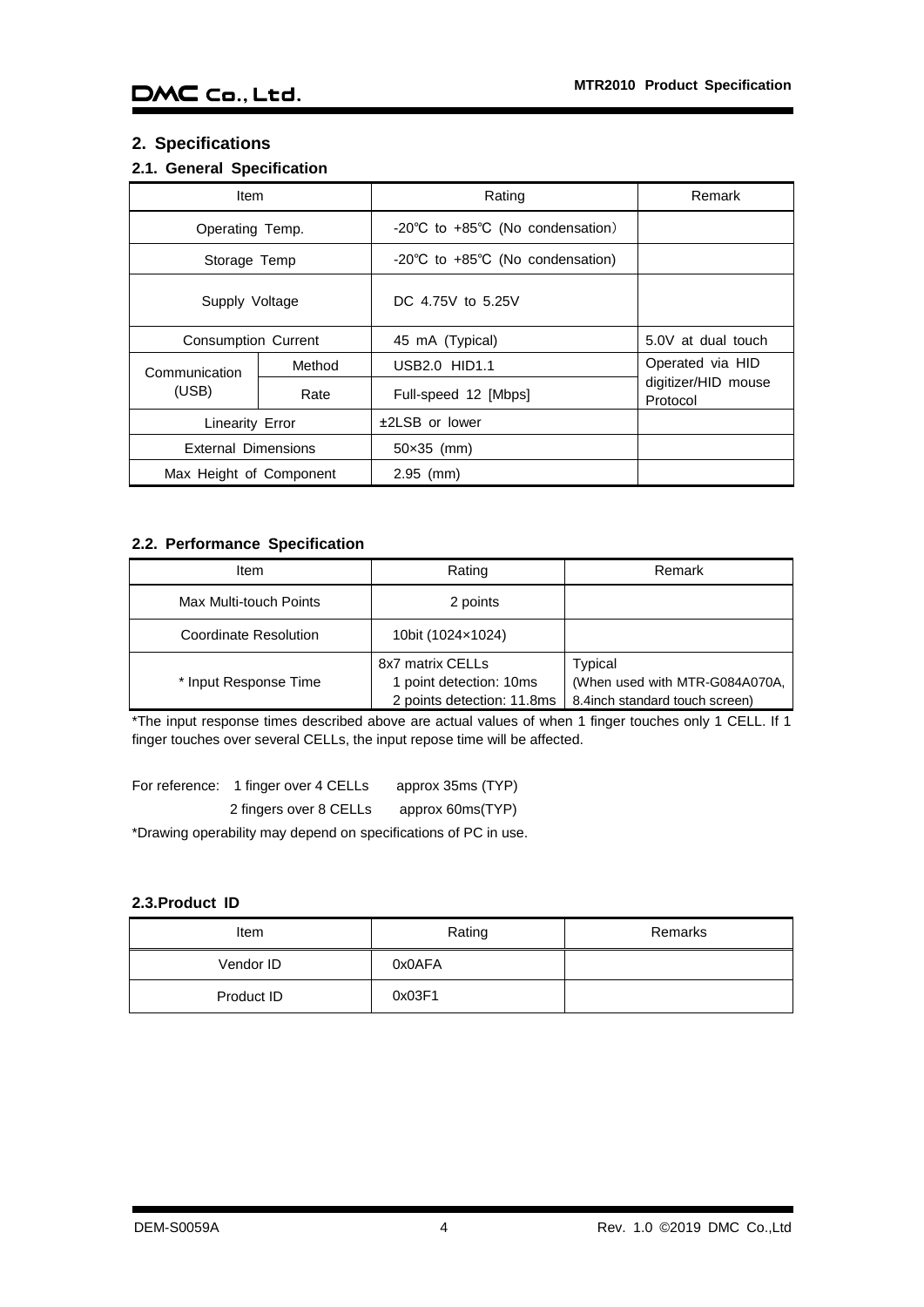#### <span id="page-5-0"></span>**2.4. Minimum Distance between Fingers**

If there are 2 input points detected within the electrode width (within a CELL), MTR will recognize 1 point only. Even if a distance between 2 input points is greater than electrode width, input detection may be affected according to size of the touching finger.

For how to calculate the minimum distance which can detect 2 points, refer to the following

Size of finger  $\rightarrow$  C

Width of Electrode  $\rightarrow$  Xw, Yx



| Item                         | Formula               | Remarks |
|------------------------------|-----------------------|---------|
| X-axis minimum disance (Xd)  | $(Xw * \sqrt{2}) + c$ |         |
| Y-axis minimum distance (Yd) | $(Yw * \sqrt{2}) + c$ |         |

If distance between 2 points is shorter than the minimum, detection of X or Y-axis can be 1 point only, or detection can be invalid.

<For Reference>

In case of MTR-084A070B (8.4inch standard touch screen), its electrode width is as follows.

Xw=21.1mm

Yw=18.1mm

Given that size of finger is 5cm, Xd, Yd, and minimum linear distance will be as follows.

Xd≒34.8mm、

Yd≒30.6mm

Minimum linear distance between 2 points ≒46.3mm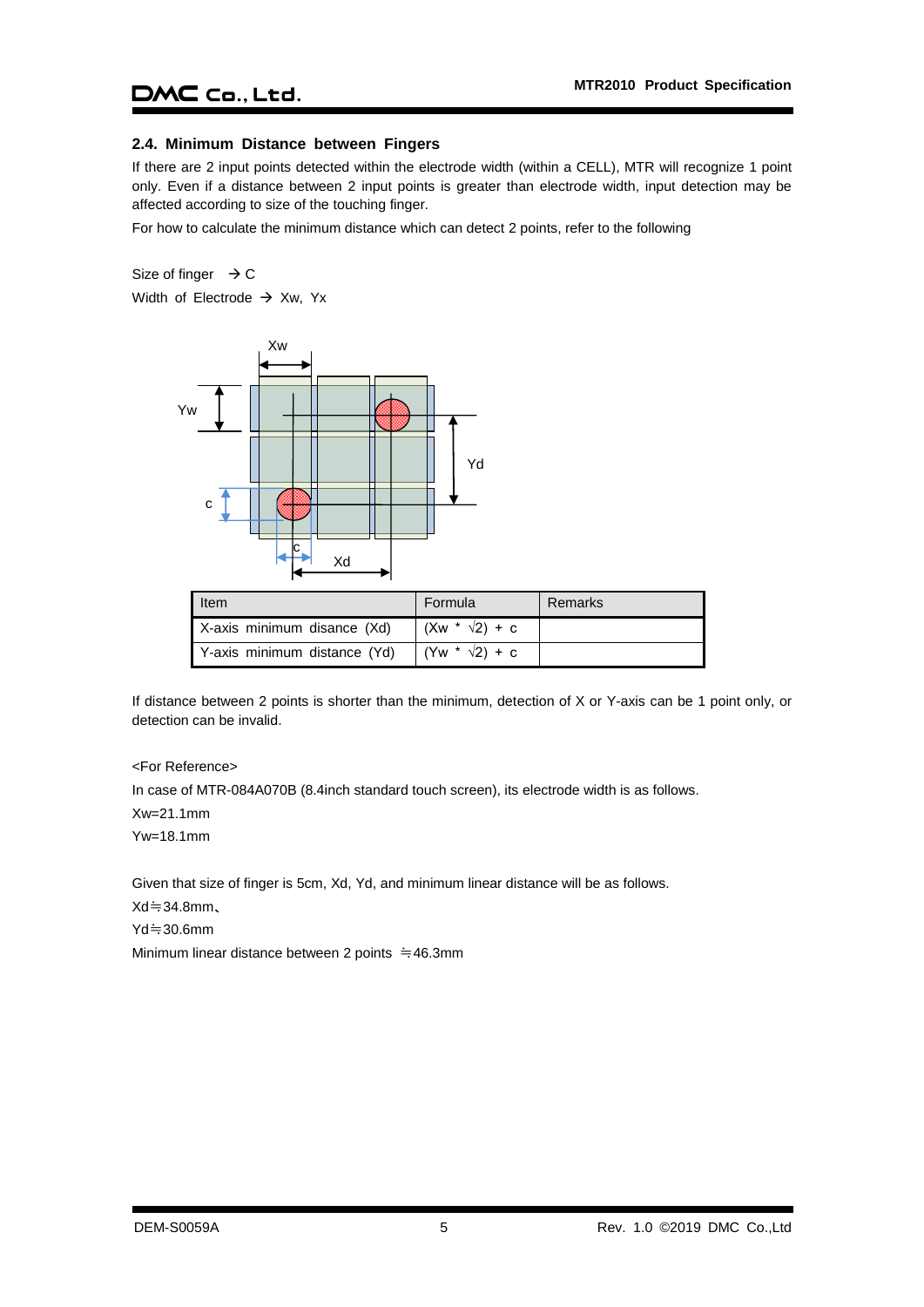## <span id="page-6-0"></span>**2.5. Electrical Specification**

<span id="page-6-1"></span>2.5.1. Maximum Absolute Rating

| Item                            |        | <b>Specifications</b>  | Unit | Note |  |
|---------------------------------|--------|------------------------|------|------|--|
|                                 | Min.   | $\tau_{\mathsf{VP}}$ . | Max. |      |  |
| <b>Touch Panel Power Supply</b> | $-0.3$ |                        |      |      |  |

### <span id="page-6-2"></span>2.5.2. DC Characteristics

Board Consumption Current

Test Condition : TA = 25℃, VCC = 5V

| <b>Item</b>                     |      | Specifications | Unit | <b>Note</b> |                                                      |  |
|---------------------------------|------|----------------|------|-------------|------------------------------------------------------|--|
|                                 | Min. | Typ.           | Max. |             |                                                      |  |
| <b>Touch Panel Power Supply</b> | 4.75 | 5              | 5.25 |             |                                                      |  |
| Normal operation mode           |      | 45             |      | mA          | Scan rate:85Hz<br>2 Finger, 8.4inch<br>DC5V, USBVBUS |  |
| Suspend mode                    |      | 5              |      | mA          | <b>USBVBUS</b>                                       |  |

## USB Signal (D+, D-) DC Characteristics

| Parameter                 |      | <b>Specifications</b> | Unit | <b>Note</b> |  |
|---------------------------|------|-----------------------|------|-------------|--|
|                           | Min. | Typ.                  | Max. |             |  |
| Input High Voltage        | 2.0  |                       |      |             |  |
| Input Low Voltage         | -    |                       | 0.8  |             |  |
| Output High Voltage       | 2.8  |                       | 3.6  |             |  |
| <b>Output Low Voltage</b> |      |                       | 0.3  |             |  |

| Parameter           |                          | Specifications           | Unit | <b>Note</b> |  |
|---------------------|--------------------------|--------------------------|------|-------------|--|
|                     | Min.                     | Typ.                     | Max. |             |  |
| Input High Voltage  | 2.31                     | $\overline{\phantom{0}}$ |      |             |  |
| Input Low Voltage   | $\overline{\phantom{0}}$ |                          | 0.66 |             |  |
| Minimum pulse width | 20                       | ۰                        |      | ms          |  |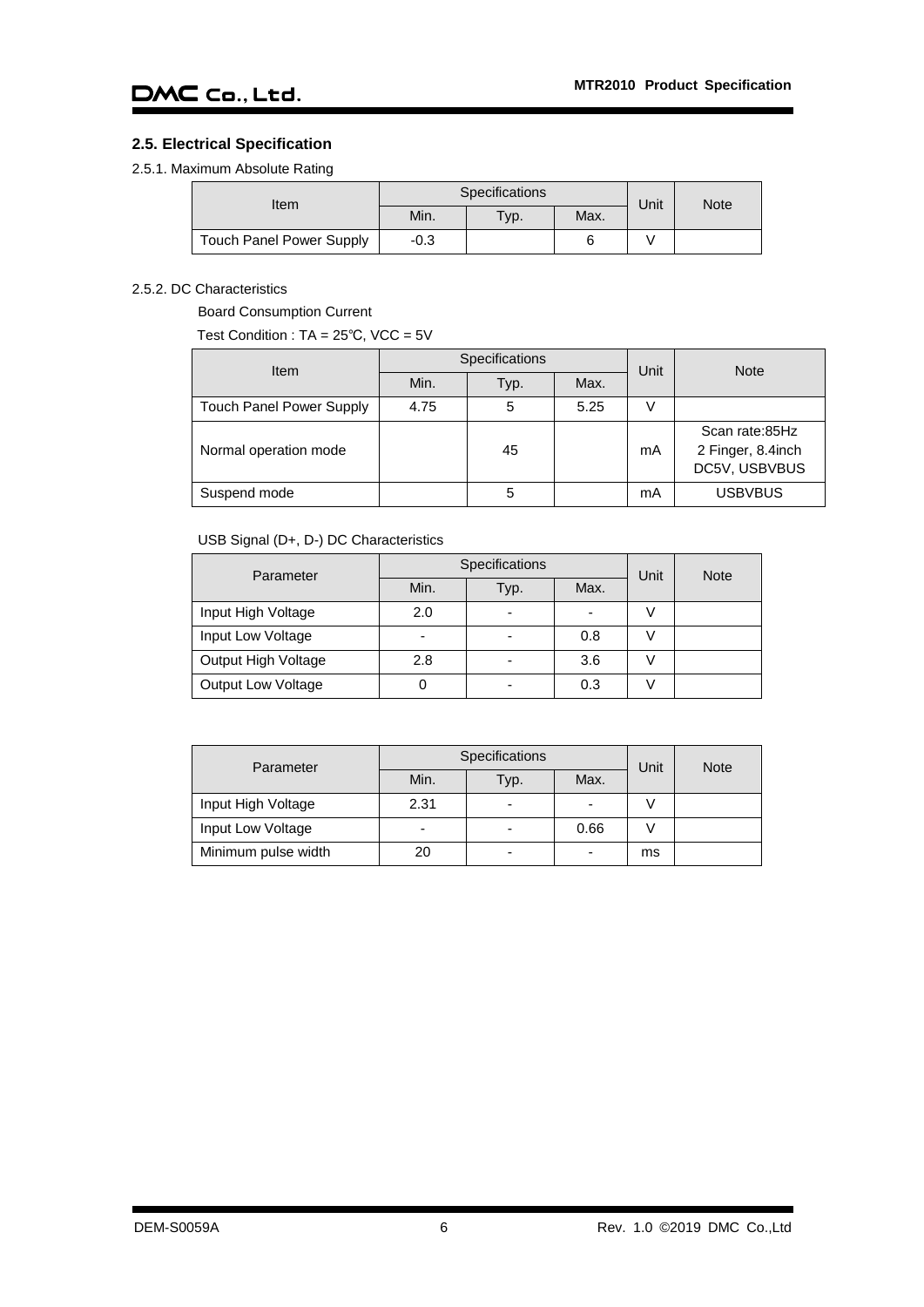# <span id="page-7-0"></span>**3. Connector**

# <span id="page-7-1"></span>**3.1. Connector Terminal**

# USB Connector

| <b>CN</b>       | Terminal No. | <b>Terminal Name</b> | <b>Function</b>             |
|-----------------|--------------|----------------------|-----------------------------|
| CN <sub>1</sub> |              | <b>Vbus</b>          | USB power input (5V)        |
|                 | 2            | D-                   | USB D-                      |
|                 | 3            | D+                   | $USB$ D+                    |
|                 | 4            | <b>GND</b>           | USB Gnd                     |
|                 | 5            | <b>RESETn</b>        | Terminal for rest, Active L |
|                 | 6            | <b>GND</b>           | GND for reset               |

#### Touch screen connector 1

| CΝ  | Function                       |  |
|-----|--------------------------------|--|
| CN4 | Touch screen connector 18 pins |  |

### Touch screen connector 2

| ٦N. | Function                      |  |
|-----|-------------------------------|--|
| CN5 | Touch screen connector 16pins |  |

### <span id="page-7-2"></span>**3.2. Mounted Connector**

| CN  | P/N               | Manufacturer              |
|-----|-------------------|---------------------------|
| CN1 | SM06B-SRSS        | J.S.T.MFG.CO.,LTD.        |
| CN4 | FH34SRJ-18S-0.5SH | HIROSE ELECTRIC CO., LTD. |
| CN5 | FH34SRJ-16S-0.5SH | HIROSE ELECTRIC CO., LTD. |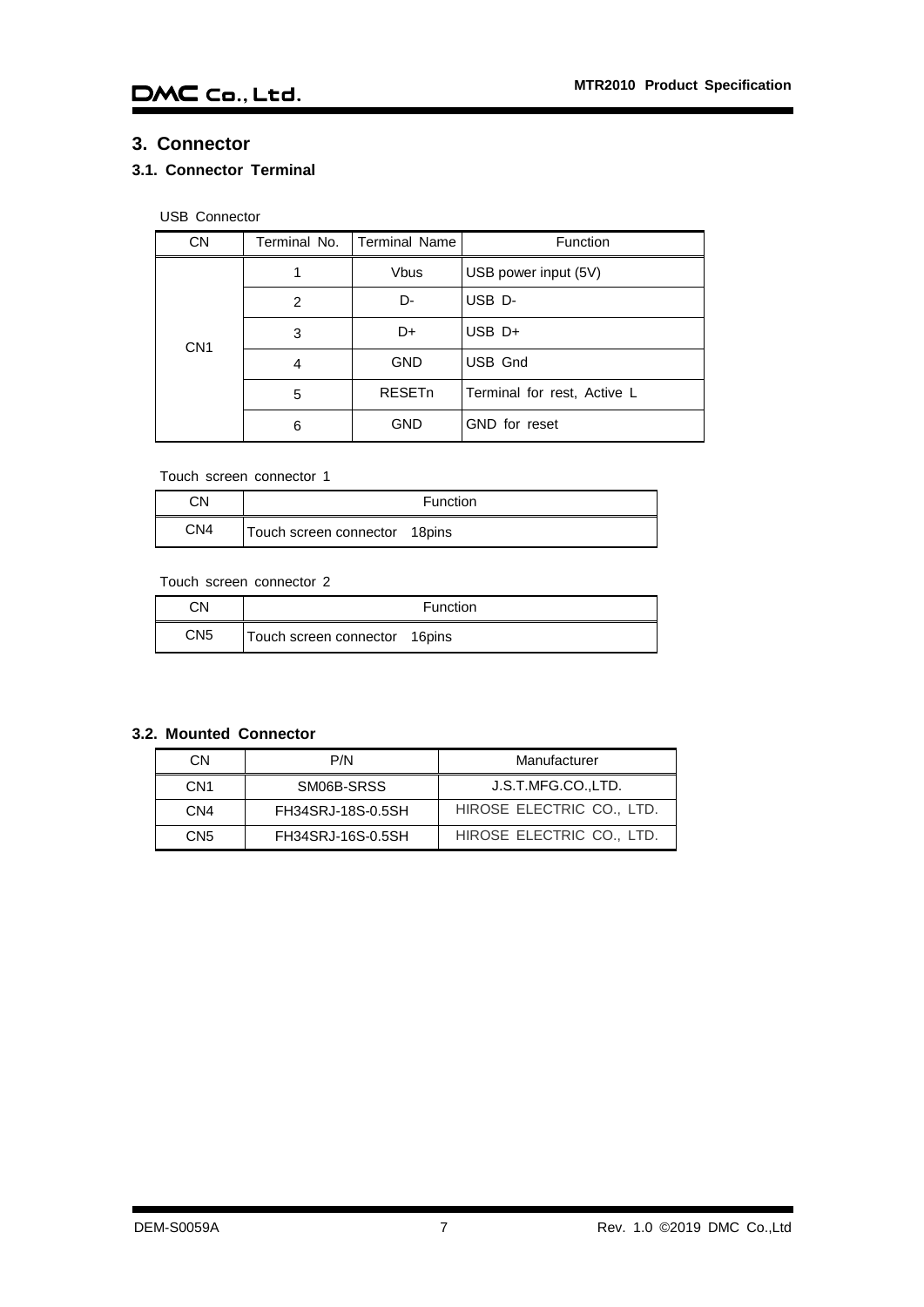# <span id="page-8-0"></span>**4. Warranty**

### <span id="page-8-1"></span>**4.1. Warranty Period**

- § The warranty period is limited to 1 year from the date of shipping. The warranty for the initial defection such as appearance defection is limited to 1 month.
- § Any defected parts under proper use will be examined by the supplier and replaced by the new parts if the defection is considered to be caused by the supplier.
- § The replacement is subject to be included in the next lot.

# <span id="page-8-2"></span>**4.2. Warranty Target**

- § The warranty only covers the product itself and does not cover any damage to others caused by using this product. Onsite repair or replacement is not supported.
- § We will do our best for delivery problem and product defections, but the warranty for the production line is not covered.

# <span id="page-8-3"></span>**4.3. Warranty Exceptions**

Following conditions are not covered with the warranty and subject to charge.

- § Any malfunctions and damages during transportation and transfer by the user.
- § Any malfunctions and damages caused by a natural disaster or a fire.
- § Any malfunctions and damages caused by static electricity
- § Any malfunctions and damages caused by the failure of the associated equipment.
- § If the product is remodeled, disassembled or repaired by the user.
- § If the product is glued onto the equipment and uninstalled.
- § Any malfunctions and damages caused by an improper usage and handling against the specifications and notes.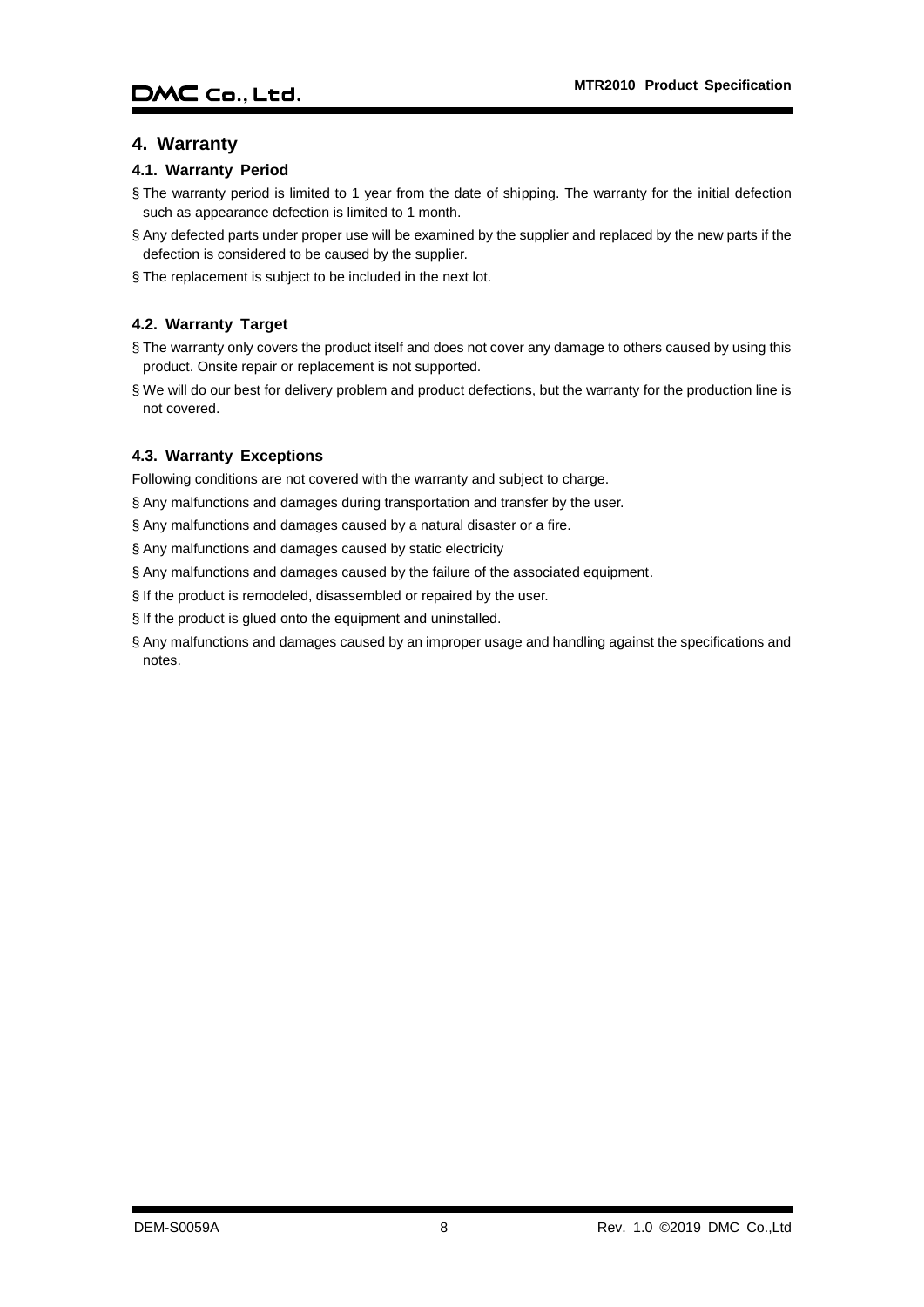### <span id="page-9-0"></span>**5. Handling notes**

### <span id="page-9-1"></span>**5.1. Overall handling notes**

§ Keep the product away from any conductive objects while in use.

- § Do not touch the conductive part of the product to avoid being damaged by the electrostatic discharge. Follow the proper procedure for handling.
- § Keep the product in the proper storing environment and avoid any load to the product.
- § Do not use or store the product in the severe condition like following:

Wet environment or a condition where the product is likely to get wet.

Where dew condensation is likely to occur.

Near solvent or acid.

§ Do not take apart or alter the product.

## <span id="page-9-2"></span>**5.2. Others**

- § The contents of this document are subject to change without notice.
- § The manufacturer or sales representatives will not be liable for any damages or loss arising from use of this product.
- § This product is intended for use in standard applications (computers, office automation, and other office equipment, industrial, communications, and measurement equipment, personal and household devices, etc.) Please avoid using this product for special applications where failure or abnormal operation may directly affect human lives, or cause physical injury or property damage, or where extremely high levels of reliability are required (such as aerospace systems, vehicle operating control, atomic energy controls, medical devices for life support, etc.).
- § Any semiconductor devices have inherently a certain rate of failure. The user must protect against injury, damage, or loss from such failures by incorporating safety design measures into the user's facility and equipment.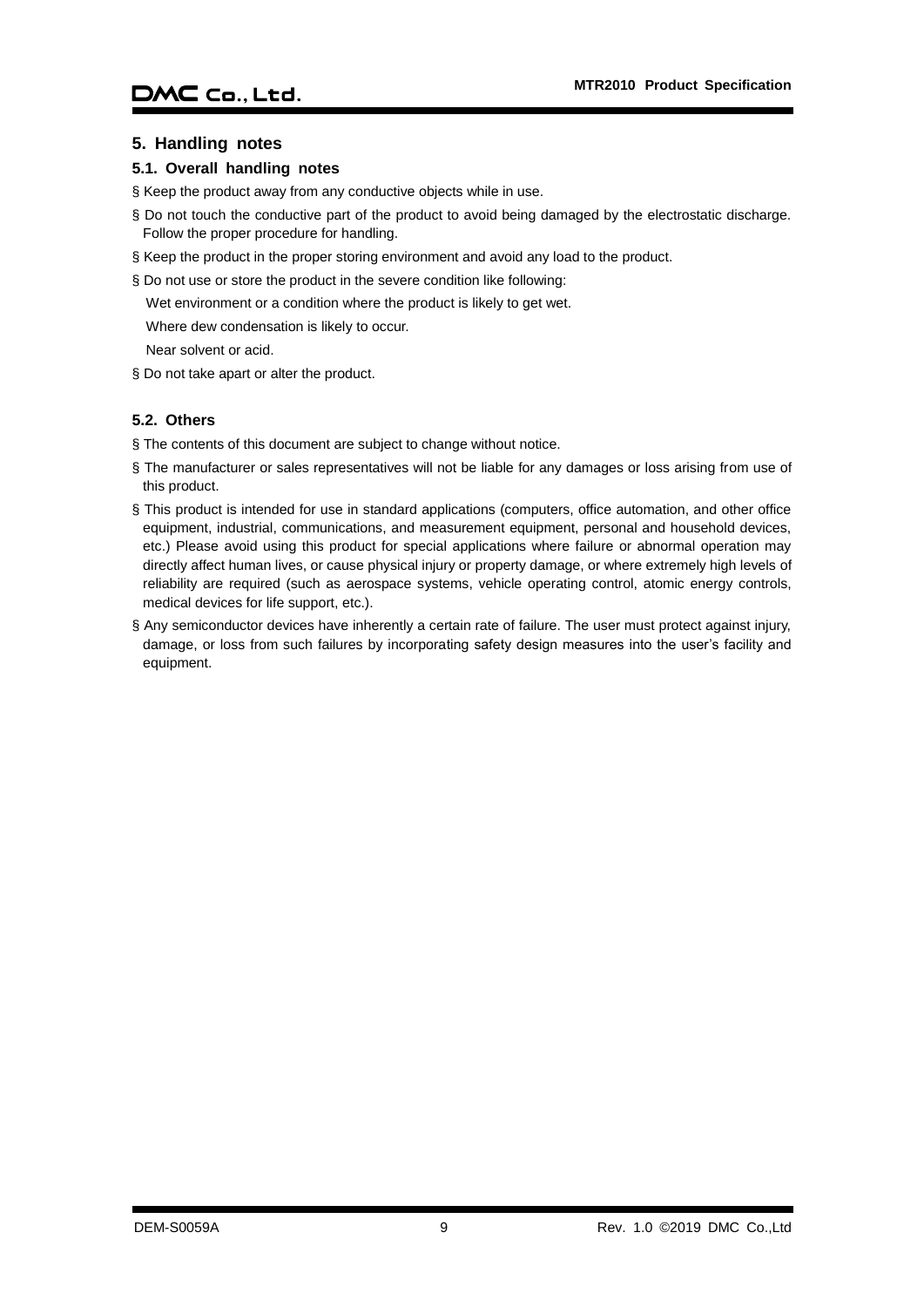# <span id="page-10-0"></span>**6. Revision History**

# <span id="page-10-1"></span>**6.1. Revision History**

Rev. 1.0 (October 28, 2019) First Release

MTR2010 Series Product Specification Rev. 1.0 issued on Octover 28, 2019 ©2019 DMC Co., Ltd.

This document can be freely distributed, but any alternation to this document is prohibited



DMC Co., Ltd.

http://www.dmccoltd.com/english/

11F Takanawa Sengakuji Ekimae Bldg., 2-18-10 Takanawa, Minato-ku, Tokyo 108-0074, Japan Phone: +81-3-6721-6731 (Japanese), 6736 (English) Fax: +81-3-6721-673